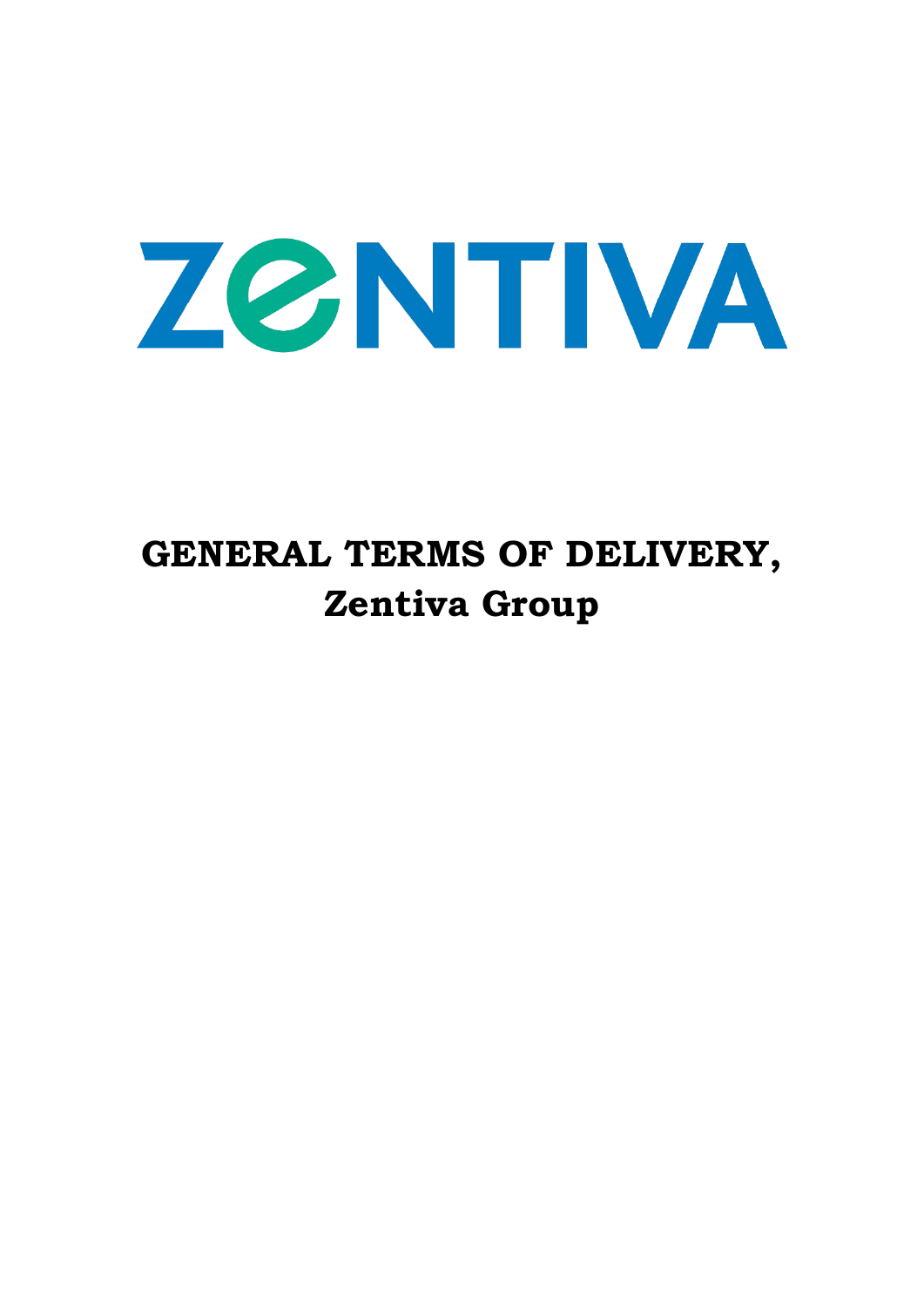# **GENERAL TERMS OF DELIVERY, Zentiva Group**

| Customer:  | In the context of these General Terms of Delivery, the Customer<br>shall be an entity of the Zentiva Group, as listed in the Appendix<br>"List of Zentiva companies", being, in the relevant agreement, also<br>particularly identified as the Customer, Purchaser or Mandator.                                                                                                             |
|------------|---------------------------------------------------------------------------------------------------------------------------------------------------------------------------------------------------------------------------------------------------------------------------------------------------------------------------------------------------------------------------------------------|
| Supplier:  | In the context of these General Terms of Delivery, the Supplier<br>shall be an entity identified in the relevant agreement as the<br>Supplier, Contractor, Seller or Mandatory.                                                                                                                                                                                                             |
| Agreement: | In the context of these General Terms of Delivery, the Agreement<br>shall be the relevant agreement an integral part of an appendix to<br>which are formed by these General Terms of Delivery; the<br>Contracting Parties shall be the respective parties referred to by<br>such agreement, therefore, in the terminology of these General<br>Terms of Delivery, the Customer and Supplier. |

# **Purchase Order: In the context of these General Terms of Delivery, the Purchase Order shall be the relevant Purchase Order an integral part of an appendix to which are formed by these General Terms of Delivery.**

#### **I. General Provisions**

1. All investment, goods, services and repair supplies, as well as other Supplier's performance for the Customer, carried out under the Agreement entered by and between the Customer and Supplier (hereinafter the "Delivery"), including an Agreement entered in the form of Supplier's quotation and its acceptance by the Customer or Customer's Purchase Order and its subsequent confirmation by the Supplier, shall be governed by these General Terms of Delivery, with the exception of cases where the Contracting Parties, expressly and in writing, agree upon different terms that, under the applicable legislation, take precedence (i.e., particularly the differing provisions of the Agreement – see provisions of Section 1751(1) of Act No. 89/2012 Coll.).

2. Any amendments and modifications to these General Terms of Delivery (hereinafter the "GToD"), or deviations here from, may only be made or arranged by means of an express written agreement between the Customer and Supplier.

#### **II. Other Provisions**

1. Confirmation of Customer's Purchase Order shall be required within one business day unless otherwise stated in the Purchase Order or Agreement. A Purchase Order, not confirmed within the deadline specified, shall be deemed accepted (confirmed) by the Supplier unless expressly agreed otherwise by both Contracting Parties in writing. The Customer reserves the right to request a written confirmation in cases of certain Purchase Order types. The Purchase Order confirmation needs to be sent to an email address specified on the Purchase Order.

2. The issue of and subsequent payment on the relevant invoice for the delivery arranged shall be subject to its due and flawless execution, i.e., due delivery of flawless performance by the Supplier for the Customer on which the relevant document shall be drawn by the Contracting Parties in accordance with the following paragraph.

3. Forming a part of Supplier's invoice, a Transfer Note, Delivery Note, "Acknowledgment of Receipt" or other document agreed upon by the Contracting Parties, shall be drawn on the execution of the agreed performance delivery and signed by the Contracting Parties or their authorized representatives.

4. Should the Agreement comprise special terms of delivery, technical or testing conditions and packaging-, marking- and shipping instructions, these shall be deemed to form a part thereof and be binding to both Contracting Parties as a prerequisite of due performance.

5. Upon executing each delivery for the Customer, the Supplier is also obliged to forward all documents related to the subject of the delivery or performance.

6. By accepting the delivery, the Customer becomes an exclusive and unrestricted owner of the delivery subject (provided that such subject is fit to be a subject of property rights). The Supplier is obliged and undertakes to allow the Customer to acquire the property rights to such subject of delivery. In the case that the exclusive and unrestricted ownership cannot be acquired, the Supplier must always provide the Customer with an advance written notice of the matter.

7. Subject to the delivery meeting all above mentioned conditions and the Supplier carrying it out in a timely fashion, properly with professional diligence, flawlessly and in compliance with Customer's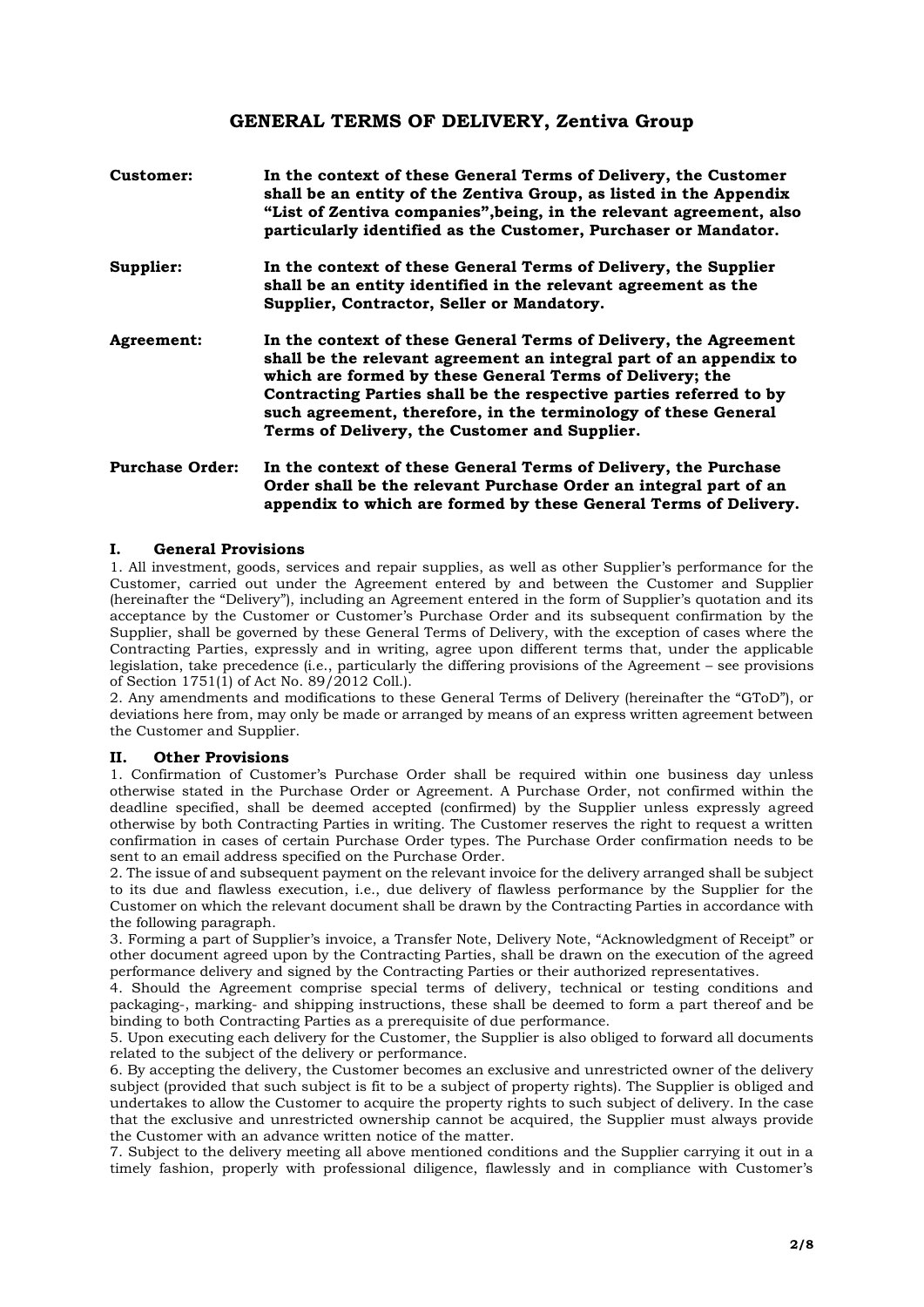requirements, the Customer shall undertake to accept the subject of delivery, including all documents, and make a payment of the price negotiated or provide other form of consideration as agreed.

8. The relevant invoice, duly issued and forwarded or sent by the Supplier to the Customer, must contain all essentials of tax and accounting documents in accordance with the applicable legislation. 9. The original invoice must be sent to the address mentioned in the Purchase order. If not mentioned in the Purchase Order, the invoice must be sent to:

- a. By post to the address of the Zentiva scanning centre *[Name of the company in the Zentiva group]* Kanalstraße 119, 12357 Berlin Germany
- b. Electronically by e-mail to the respective e-mail address based on the country of the Zentiva company:
	- − [ZentivaCZDocs@eportaldoc.com](mailto:ZentivaCZDocs@eportaldoc.com) for Czech Republic
	- [ZentivaSKDocs@eportaldoc.com](mailto:ZentivaSKDocs@eportaldoc.com) for Slovak Republic
	- − [ZentivaEEDocs@eportaldoc.com](mailto:ZentivaEEDocs@eportaldoc.com) for Estonia
	- − [ZentivaLTDocs@eportaldoc.com](mailto:ZentivaLTDocs@eportaldoc.com) for Lithuania
	- − [ZentivaLVDocs@eportaldoc.com](mailto:ZentivaLVDocs@eportaldoc.com) for Latvia
	- − [ZentivaPLDocs@eportaldoc.com](mailto:ZentivaPLDocs@eportaldoc.com) for Poland
	- − [ZentivaPTDocs@eportaldoc.com](mailto:ZentivaPTDocs@eportaldoc.com) for Portugal
	- − [ZentivaRODocs@eportaldoc.com](mailto:ZentivaRODocs@eportaldoc.com) for Romania (Zentiva Romania, S.A.)
	- − [SolaciumRODocs@eportaldoc.com](mailto:SolaciumRODocs@eportaldoc.com) for Romania (Solacium Pharma S.R.L.)
	- − [ZentivaDEDocs@eportaldoc.com](mailto:ZentivaDEDocs@eportaldoc.com) for Germany
	- − [ZentivaBGDocs@eportaldoc.com](mailto:ZentivaBGDocs@eportaldoc.com) for Bulgaria
	- [ZentivaGBDocs@eportaldoc.com](mailto:ZentivaGBDocs@eportaldoc.com) for United Kingdom of Great Britain and Northern Ireland
	- − [ZentivaCHDocs@eportaldoc.com](mailto:ZentivaCHDocs@eportaldoc.com) for Switzerland
	- [ZentivaITDocs@eportaldoc.com](mailto:ZentivaITDocs@eportaldoc.com) for Italy

Emails must comply with the following requirements:

- The invoice has to contain reference to the number of Purchase order or contract
- One invoice/document per file (pdf or tif).
- File format will be pdf or tif only. No other format is accepted.
- 10 files (attachments) in an email as maximum.
- Maximum size of attachment: 10MB.
- Maximum size of email: 25MB.
- Supporting documentation should be in the same PDF as the invoice, the invoice being the first page.

10. Absence of any of the above mentioned requirements in a particular invoice or any other incorrect data in it, form the Customer's right to reject such invoice to the Supplier, the same applies case:

- The invoice contains incorrect invoice amount
- Requirements of paragraph II. 3. are not met
- The payment term on the invoice does not comply with the one agreed in the contract
- The invoice is not issued in compliance with the contract or the Purchase order or the GToD

- For investment deliveries, which are hereby understood as buildings, reconstruction of buildings or their interiors, and deliveries of tangible investment material, unless the mutually signed handover protocol has been handed over to the Customer.

In the case that the Customer returns the invoice to the Supplier, the Supplier shall be obliged to issue a new invoice containing all the above mentioned essentials which must meet all the above mentioned requirements and, pursuant to the Agreement, Purchase Order or these GToD, be free of all the above mentioned due date issues.

11. The due date of the relevant invoices, forwarded or sent by the Supplier to the Customer, shall be 60 days from the date of their delivery to the Customer unless expressly agreed otherwise in writing.

12. Should the Customer, without a reason, fail to make the payment of the relevant amount, rightfully invoiced by the Supplier, by the invoice due date specified thus defaulting on the payment of the relevant amount and provided that the Supplier meets all their obligations towards the Customer in due manner, the Supplier shall be authorized to charge the Customer an interest on late payment in the amount of 0.05% of the delivery value, excluding VAT, per day. For the purpose of these GToD, the delivery value shall particularly be the price of the goods supplied, compensation for executing the work and other sums provided by the Customer as a consideration for Supplier's performance in due, timely and flawless manner.

13. **Payments** to the third parties channelled to **bank accounts** located in a country different from the country where the goods /services are **delivered /rendered** and different from the countries were the provider and the seller are **incorporated** are strictly **prohibited**.

**Further payments** made to third parties and/or channelled to bank accounts located in **noncooperative countries** (with exceptions when relating to commercial transactions operated within these countries), as defined by supra national bodies (OECD / FAFT…) are also strictly **prohibited.**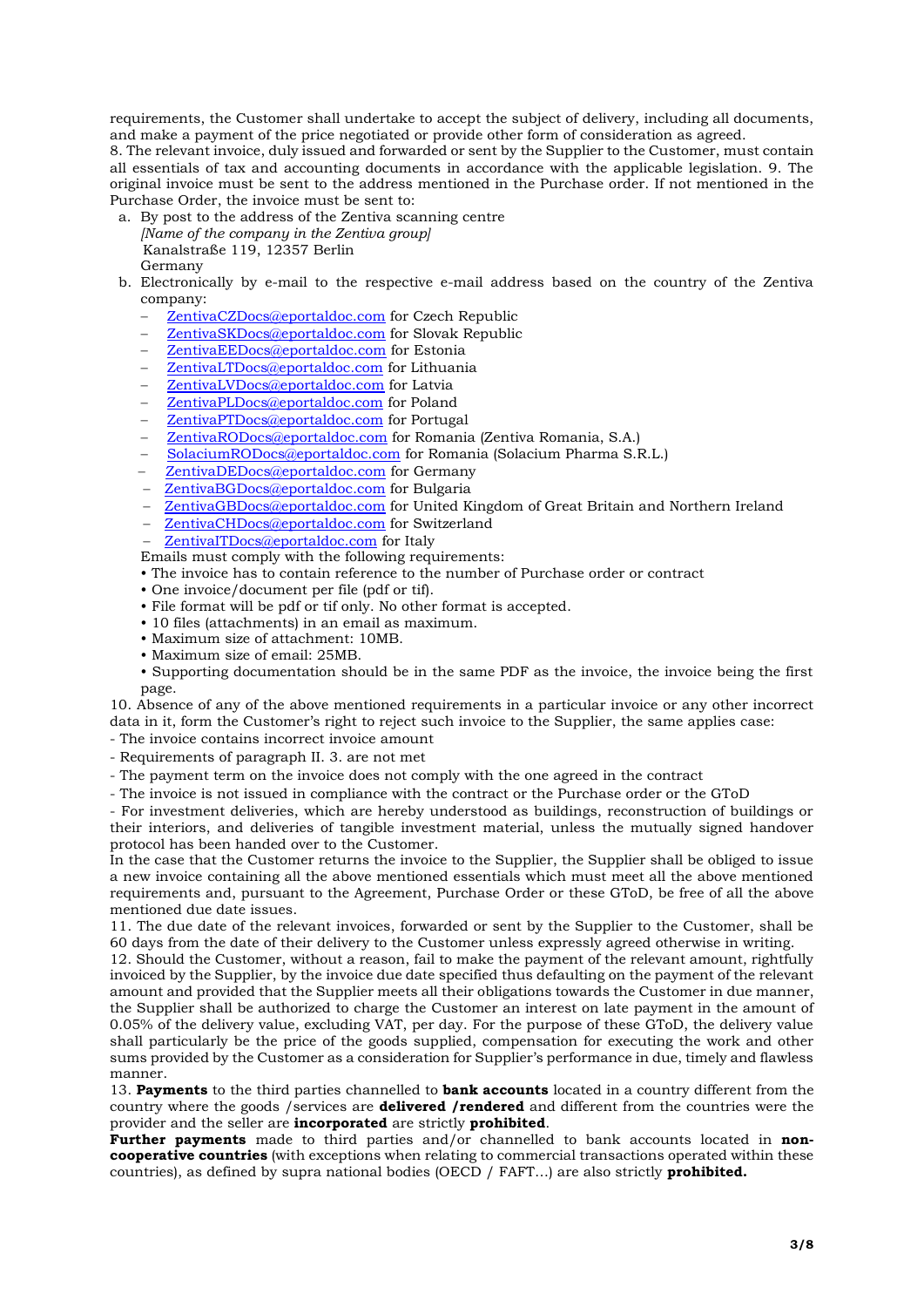14. Should the Supplier fail to meet the delivery deadline under the Agreement thus defaulting on the delivery execution and unless otherwise stipulated below, the Customer shall be authorized to claim from the Supplier a contractual penalty in the amount of 0.05% of the total delivery value, excluding VAT, per day.

The Customer shall have an exclusive right to refuse the delivery in case it is not delivered by the date stated on the Purchase Order confirmation.

Should the subject of the delivery involve execution of the work in accordance with the applicable legislation and in the case that the Supplier, under the Agreement, fails to execute the work in a timely manner thus defaulting on its execution, the Customer shall be authorized to claim from the Supplier a contractual penalty in the amount of 0.05% of the total delivery value, excluding VAT, for each day of default.

Should the subject of the delivery involve provision of a service and in the case that, under the Agreement, the Supplier fails to meet the deadline for its provision thus defaulting on it, the Customer shall be authorized to claim from the Supplier a contractual penalty in the amount of 0.05% of the total delivery value, excluding VAT, for each day of default. In the case that the Supplier defaults on elimination of performance defects occurring in the warranty period and the Customer rebukes the Supplier for them requesting their elimination, the Customer shall be authorized to claim from the Supplier a contractual penalty in the amount of 0.05% of the total delivery value, excluding VAT, for each day of default. Should the Supplier also fail to eliminate the defects within an additional period of 30 days provided to them by the Customer for the given purpose in writing, the Customer shall be authorized to arrange the defect elimination by a third party at Supplier's cost reimbursement of which the Supplier shall undertake. The Supplier shall undertake to make a payment of the contractual penalty in the aforementioned cases. Making the payment of the contractual penalty shall not affect or limit Customer's entitlement to a compensation of damage incurred as a result of Supplier's default to which the penalty shall apply, particularly in the amount exceeding the contractual penalty paid.

## **III. Withdrawal from Agreement**

1. Should any of the Contracting Parties substantially breach their obligations, the other Party may, without undue delay, withdraw from the Agreement entered. A substantial breach of obligation is such that was already known to the Party breaching the Agreement at the time of entering the Agreement or, if the Party breaching the Agreement knew that the other Party would not have entered the Agreement had they anticipated the breach; in other cases, the breach is not considered substantial. For the purpose of these GToD, the substantial breach of obligation particularly includes Supplier's default in executing the delivery by more than 30 days unless expressly agreed otherwise in the written Agreement. 2. Withdrawing from the Agreement shall not affect the right to the payment of the contractual penalty or the interest on late payment provided that the maturity date expires; the right to the compensation for damage incurred due to the breach of the contractual obligations; or a provision that, due to its nature, shall also bind the Parties after withdrawing from the Agreement particularly involving the provision on dispute resolution. In the case that a debt is secured, it shall not affect the withdrawal from the Agreement or the security.

3. On Customer's request, the Supplier shall be obliged to document the method of ensuring the quality of their own production (supplies, performance), including the production arranged by their subcontractors, and allow its inspection. The costs associated with such inspection shall be borne by the Customer. In the case of negative findings established by the Customer, the Customer may automatically withdraw from the Agreement entered.

4. Furthermore, the Customer shall be authorized to withdraw from the Agreement should the Supplier fail to perform under the Agreement, namely due to existence of circumstances excluding liability or, in accordance with the applicable legislation, existence of other incident of the so-called force majeure, and provided that such situation lasts longer than 6 months.

## **IV. Technical Documentation**

1. All required drawings and other documents, blueprints, sketches and technical descriptions, made available by the Customer to the Supplier in connection with executing the subject of the Agreement, shall remain Customer's property and must not be transferred by the Supplier to another third party without Customer's advance notice of express consent. Should, for any reason, the subject of the relevant Agreement fail to be executed, the Supplier shall undertake to, duly and in accordance with the protocol, return all technical documents and data to the Customer.

2. Following completion of the Agreement subject execution and immediately after being utilized for the purpose of the particular delivery, all relevant technical documents shall be returned by the Supplier to the Customer in accordance with the protocol.

## **V. Supplier's Liability**

l. The Supplier shall be responsible for the characteristics of the delivery they execute, particularly in accordance with the provisions of Section 1914 and the subsequent Sections of Act No. 89/2012 Coll. and pursuant to the applicable regulations associated therewith; and, in the case of entering a certain type of Agreement pursuant to the aforementioned Act (Purchase Agreement, Agreement for Work,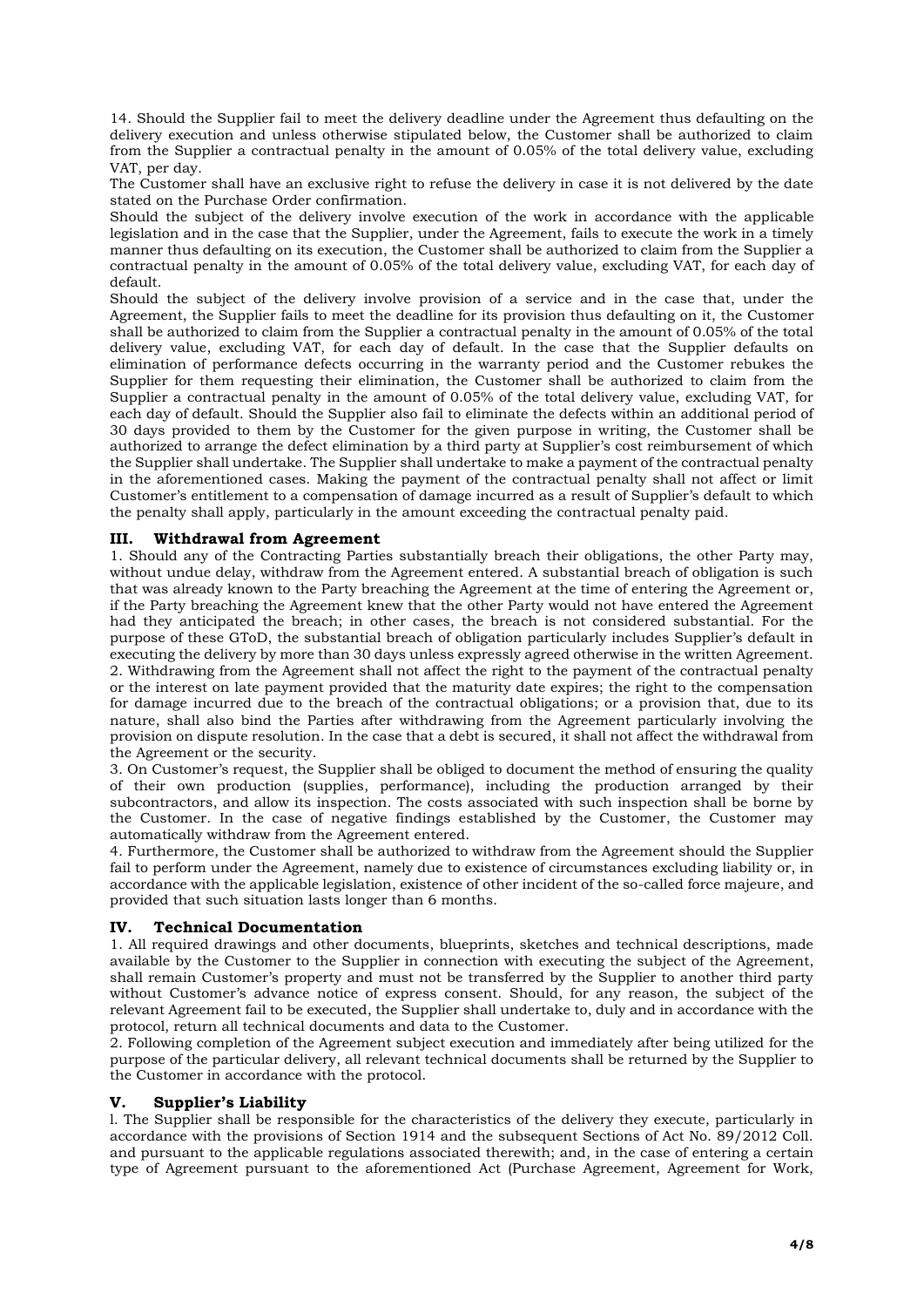etc.),the responsibility is also stipulated by the applicable special provisions on responsibility and, associated with the individual Agreement types, the rights arising from the defective performance.

2. The Supplier shall be responsible for the integrity, accuracy and professional execution of their own technical documentation which must comply with all applicable legal and technical regulations. In the case that the subject of the Agreement also includes assembly or installation thereof, the Supplier shall be responsible for the assembly and installation of the subject of the Agreement carried out in due manner and with professional diligence, including its commissioning and carrying out comprehensive tests. On Customer's request, the Supplier shall be obliged to participate in or provide technical assistance during field tests*.* 

3. In the context of manufacturers', importers' and distributors' obligations upon launching products onto the markets, the Supplier shall, in the cases of selected products, be liable pursuant to the relevant provisions of Act No. 22/1997 Coll., as amended, and the applicable regulations associated therewith.

4. The Customer shall undertake to allow the Supplier or Supplier's appointed personnel access to the relevant parts of their premises should it be essential for the purpose of executing the relevant delivery. 5. The risk of damage to the delivery and its transferring from the Supplier to the Customer shall be subject to the relevant provisions of the applicable regulations and the relevant provisions of the Agreement.

6. In the case of Customer's request, the Supplier shall be obliged to take out a relevant damage liability insurance policy covering the entire period of executing the subject of the Agreement and present a written proof of such insurance policy on Customer's request.

7. In the case of damage to Customer's property, the Supplier shall be obliged to immediately notify the Customer or a person authorized by them.

8. Stated in the Agreement entered or otherwise assumed by the Supplier in accordance with the applicable legislation, Supplier's warranty covers the delivery executed. Unless the warranty is agreed upon in the Agreement, the Supplier shall undertake to, at all times, provide the Customer with the relevant warranty certificate supplied together with the relevant delivery.

9. Unless expressly agreed otherwise, the Supplier shall be obliged to eliminate defects occurring throughout the warranty period, particularly in the following manner:

- a. Defects hindering Customer's business activities within one business day (emergency restoration of operation) from reporting the defect provided that it is objectively allowed by the technological procedure of its elimination;
- b. Other defects no later than 1 month from reporting the matter unless agreed otherwise.

#### **VI. Place of Performance**

1. The place of performance for all deliveries shall be Customer's registered seat (unless, in a particular case, a different place of performance is expressly agreed in writing or determined by the Customer).

#### **VII. Personal Data and Confidentiality**

1. In this Section VII the following defined terms are used:

- a. "Controller", "Data Breach", "Data Subject", "Personal Data", "Processor" and "Process" / "Processed" / "Processing" have the meanings set out in Regulation (EU) 2016/679 (the "GDPR"), as amended or replaced from time to time.
- b. "Data Protection Laws" means the GDPR, EU Directives 2002/58/EC and 2009/136/EC (as implemented into and adapted to the national laws of EU Member States), or other equivalent laws and regulations applicable to the Supplier or the Customer in any other part of the world, each as amended, repealed or replaced from time to time.
- c. "EEA" means the European Economic Area.
- d. "Relevant Personal Data" means Personal Data that are processed by the Customer under, or in connection with, the Agreement entered into in accordance with these GToD.

2. To the extent that the Customer Processes any Relevant Personal Data in the context of the Agreement entered into in accordance with these GToD (i.e., their name and surname, address, email address, telephone and fax numbers, Company Reg. No., bank details and VAT Reg. No.), regardless whether in manual or electronic form, the Customer shall:

- a. Ensure that any such Processing is performed in accordance with applicable Data Protection Laws;
- b. Implement appropriate technical and organizational measures to protect Relevant Personal Data against unauthorized or unlawful Processing; and
- c. Ensure that Relevant Personal Data are only disclosed to the Customer's personnel who have a legitimate business need to Process those Relevant Personal Data.

3. The Supplier confirms for themselves, or on behalf of any other individual whose Personal Data the Supplier discloses to the Customer, that the Customer Processes the Relevant Personal Data for the following purposes:

- a. For performance under the Agreement entered into in accordance with these GToD;
- b. For accounting and administrative purposes;
- c. For legal and regulatory compliance; and
- d. For enhancing and improving the Customer's suppliers' records.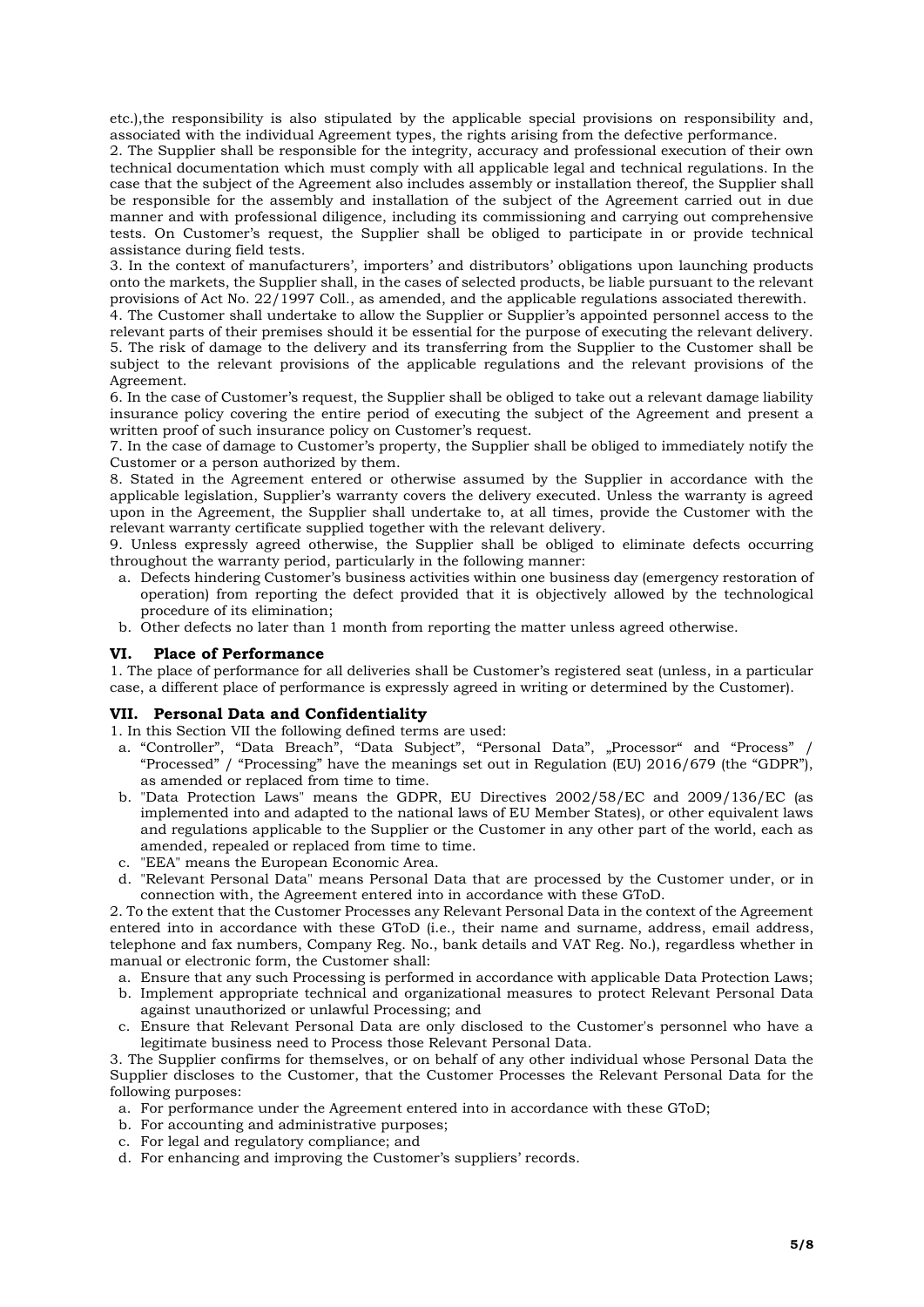4. Furthermore, the Customer may appoint Processors to process the Relevant Personal Data. The Supplier acknowledges that, in particular for accounting and administrative purposes, the Processing shall be carried out by a contractual Processor, namely, Genpact International Inc., 40 Old Ridgebury Road, Third Floor, Danbury, CT 06810, United States of America, who, in turn, arranges for the Relevant Personal Data Processing through its subcontractors some of whom may also be located outside the EEA, e.g. in the U.S. and India.

5. Supplier's Relevant Personal Data shall only be processed for as long as is required for attaining the above-mentioned purposes. The Supplier provides their Personal Data voluntarily. If the Supplier, in connection with performing the Agreement entered into in accordance with these GToD, provides the Customer with the Personal Data of individuals other than the Supplier, e.g. their employees and/or other personnel or subcontractors, the Processing of which by the Customer is essential for performing the Agreement and the obligations arising from generally binding regulations, the Supplier hereby acknowledges that the Customer shall Process such Personal Data to the extent and in the manner set out in the previous paragraphs. Prior to providing the Customer with the Personal Data of such individuals, the Supplier shall undertake to inform such individuals of the Processing of their Personal Data.

6. Data Subjects may have the right to request details of the Personal Data Processed by the Customer. They may also have the right to ask the Customer to amend, update or delete such Personal Data and in some circumstances may have a right to request restriction of certain Processing or to object to such Processing of their Personal Data. To exercise these rights they should contact Zentiva's DPO – [dpo@zentiva.com.](mailto:dpo@zentiva.com) More information about the way in which the Customer Processes Personal Data, and the rights of Data Subjects, can be found at [www.zentiva.com/privacy-notice.](http://www.zentiva.com/privacy-notice)

7. To the extent that the Supplier Processes any Personal Data disclosed to them by the Customer in the context of the Agreement entered into in accordance with these GToD, the Supplier shall:

- a. Ensure that any such Processing is performed in accordance with applicable Data Protection Laws; b. Implement appropriate technical and organizational measures to protect the Personal Data against unauthorized or unlawful Processing;
- c. Ensure that Personal Data are only disclosed to those members of the Supplier's staff who have a legitimate business need to Process such Personal Data; and
- d. Ensure that any third party whom the Supplier authorizes to have access to the Personal Data (including any Processors) will respect and maintain the confidentiality and security of the Personal Data.

8. In the event that either party discovers a Data Breach that affects the Personal Data Processed by the Supplier or the Customer in the context of the Agreement entered into in accordance with these GToD, the relevant party shall promptly, and in any event within 24 hours of first discovering the Data Breach, notify the other party.

9. The above paragraphs of this Section VII apply to Agreements entered into in accordance with these GToD where the Supplier and the Customer are each Controllers, independently deciding the purposes for which, and the means by which, the Personal Data are processed. In the event that the Supplier acts as a Processor Processing Personal Data on behalf of the Customer, the Supplier and the Customer shall enter into a Separate Personal Data Processing Agreement as required by Article 28 of GDPR.

10. The Supplier shall undertake to keep confidential all matters of which they have learned or will learn in connection with entering into the Agreement, executing its subject matter and serving its purpose. The Supplier undertakes to refrain from disclosing or otherwise making available information about the aforementioned matters to any third party; this also applies in the case of termination or other form of cessation of the Agreement. Further, the Supplier undertakes to ensure that their employees, personnel and subcontractors also keep the aforementioned matters confidential, and do so to the same extent. In the event of a breach of this obligation, the Customer has the right to protection in accordance with the relevant legislation.

11. In performing their obligations, the Supplier will act in accordance with ethical business principles and comply with all national, as well as the applicable international, anti-corruption regulations on combating bribery by public officials in international business transactions. The Supplier shall in particular refrain from offering, promising or giving any undue pecuniary or other advantage, whether directly or through intermediaries, to any foreign public official, for the welfare of that official or of any third party, in order to influence a decision or proceedings considering the subject of the Agreement or, as the case may be, of the individual Purchase Order.

## **VIII. Shipping**

1. The Supplier shall be obliged to follow the shipping instructions provided to them by the Customer unless agreed otherwise by the Contracting Parties or required by the Customer.

## **IX. Subdeliveries**

1. The Supplier shall not be authorized to assign the Agreement performance to a third party without Customer's advance notice of consent and the Supplier acknowledges that.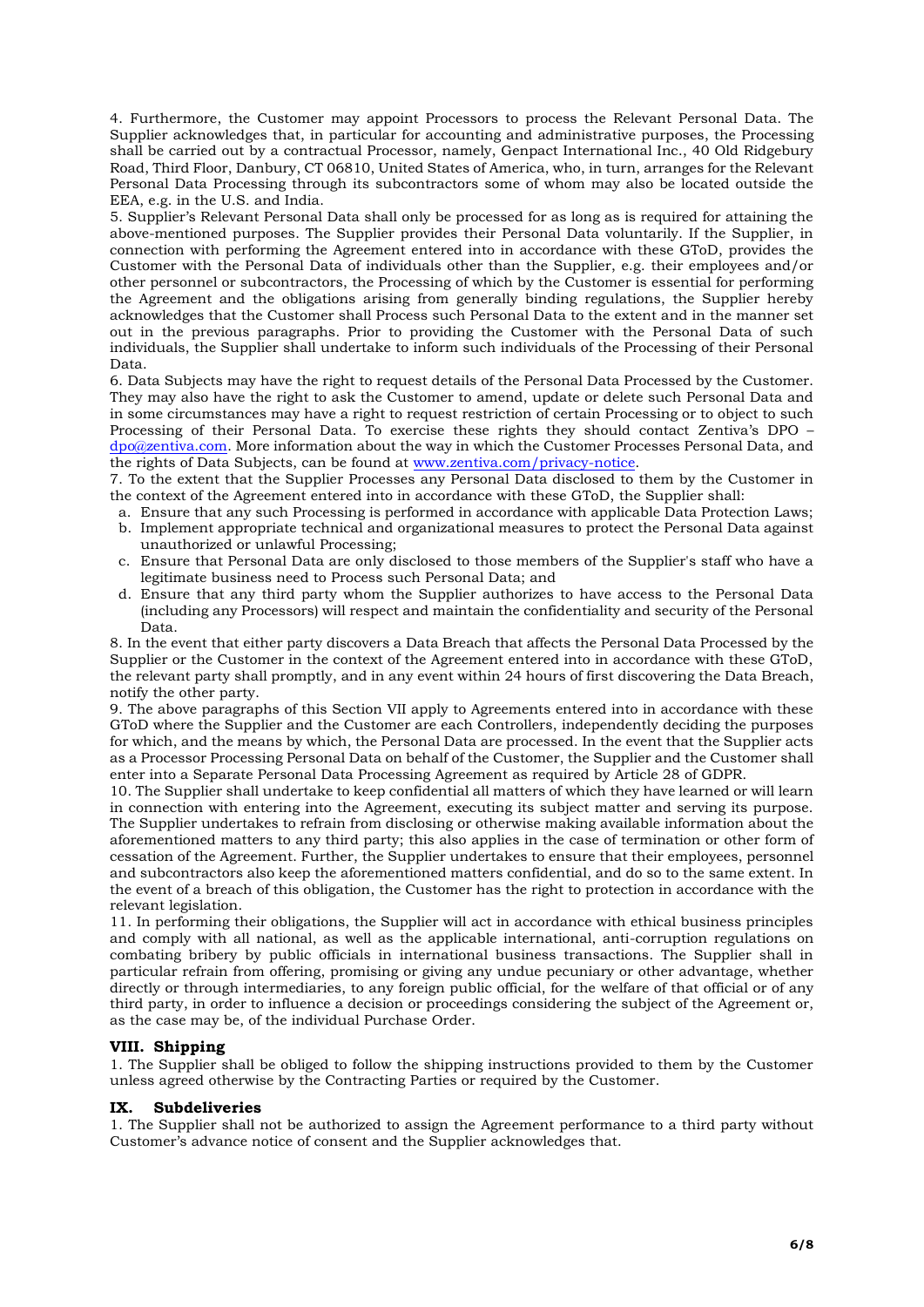## **X. Work Safety and Fire Protection**

1. The Supplier shall be obliged to adopt work safety and fire protection measures and, furthermore, ensure the compliance by Supplier's employees, other personnel and subcontractors. In this context, the Supplier shall particularly undertake to:

- a. Observe the applicable safety-, sanitary- and fire regulations at Customer's premises consistently and in close cooperation with Customer's expert employees and also ensure the same by all personnel on Supplier's part;
- b. Ensure their own work safety supervision in accordance with the applicable legislation;
- c. Observe internal work safety and fire protection regulations and guidelines in effect throughout Customer's premises.

## **XI. Safety regime at Customer's premises**

1. The Supplier shall undertake to observe all work safety-, fire protection- and sanitary regulations and perform all activities and tasks in accordance with principles applied within the environmental protection management system as well as ensure that the aforementioned regulations be observed by Supplier's employees and other personnel or subcontractors.

2. Becoming acquainted with the safety regime in effect at Customer's premises, the Supplier shall undertake to ensure their observance by their employees and other personnel or subcontractors.

## **XII. Jurisdiction**

1. All legal relationships, arising from or associated with the Agreements, shall only be adjudicated in accordance with and on the basis of the national law of the Czech Republic.

2. All disputes, arising in relation to the Agreements, shall be settled by the Contracting Parties, particularly by means of bilateral negotiations and reaching an eventual consensus.

3. However, should the negotiations fail to reach the compromise or consensus between the Contracting Parties, all disputes, arising in relation to the Agreement subject execution or being otherwise associated with the Agreement, shall be resolved by the competent courts of the Czech Republic.

Appendices:

- List of Zentiva companies
- *Safety-, sanitary- and fire regulations at Customer's premises*

Published: January, 6th, 2020